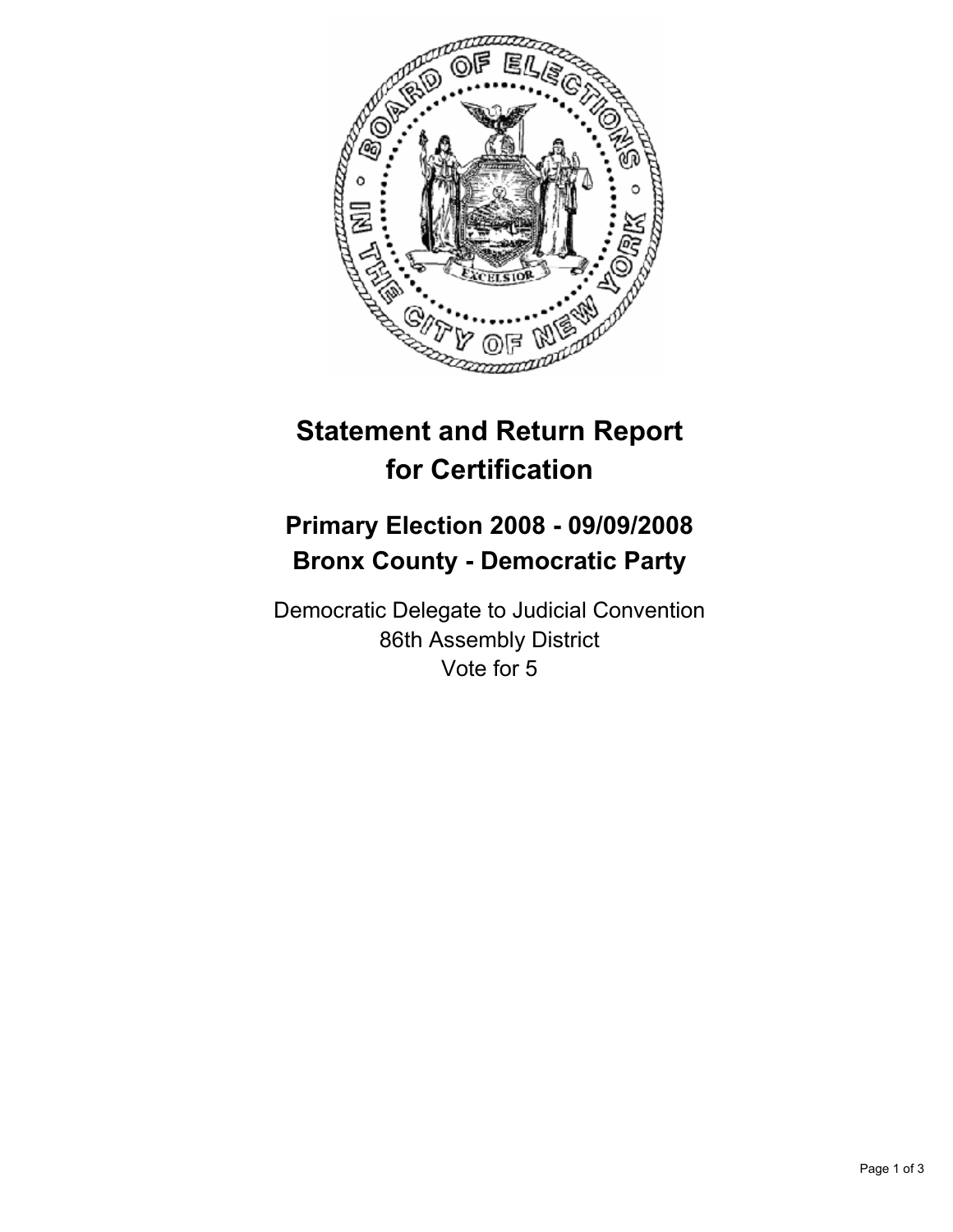

## **Assembly District 86**

| <b>EMERGENCY</b>        | 9     |
|-------------------------|-------|
| ABSENTEE/MILITARY       | 74    |
| <b>AFFIDAVIT</b>        | 260   |
| LUIS M DIAZ             | 1,245 |
| <b>JULIO CARDI</b>      | 423   |
| <b>KEVIN DIXON</b>      | 676   |
| SAMANTHA SERRANO        | 815   |
| <b>IVAN R FIGUEROA</b>  | 536   |
| <b>MIKE SOTO</b>        | 1,156 |
| <b>LYDIA CABRERA</b>    | 655   |
| RAMON ACOSTA            | 570   |
| <b>ULYSSES LAWRENCE</b> | 508   |
| RAFAEL GALVA            | 430   |
| <b>Total Votes</b>      | 7,014 |